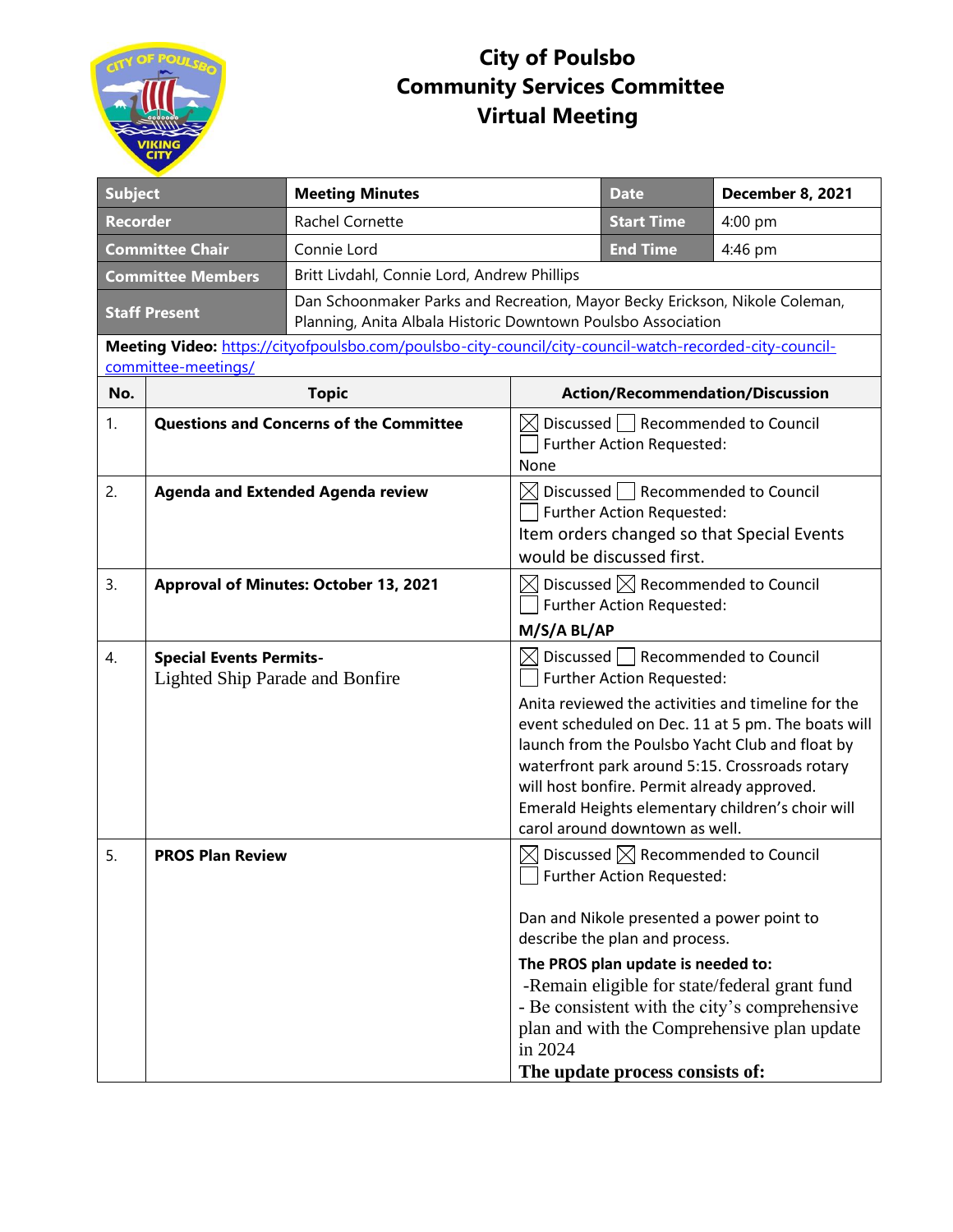**-**Community survey and staff review in Spring 2021

-Parks and Rec commission review June-November

-Park and Recreation Commission approval on NOV. 15

The PROS plan will be adopted as part of an annual comprehensive plan amendment process in Jan. 2022.

Notable changes to the plan from the previous 2016 iteration include the removal of Chapter 7, which covered park impact fees. The Parks and Recreation Commission will meet and discuss potential impact fee adjustments in 2022. Based on property value change, population growth, and commercial opportunities, there will likely be an adjustment to how fees are assessed. Additionally, Lions Park was changed from being defined as a neighborhood park to be accounted as a community park.

The PROS plan itself is broken into six parts:

- 1. Intro-sets the purpose and groundwork
- 2. Inventory- We have 20 parks ranging from .24 acres to 36 acres. The inventory is broken into park type.
- 3. Public Involvement- Describes input from the Park and Rec commission, 227 survey responses, and 5 pop-up in the park outreach events.
- 4. Vision/Goals/policy- Reviewed to be consistent with the Comprehensive Plan, as it is Chapter 8 of said plan.
- 5. Demand and Needs Analysis-Looks good for now, but will need to make sure levels of service remain consistent with the needs of a growing city.
- 6. Park System Acquisition and Improvements Plan We will need 31.6 acres of park space above and beyond what we already have in inventory to meet required levels of service as our city grows. This section maps areas we'd like to develop more as well as potential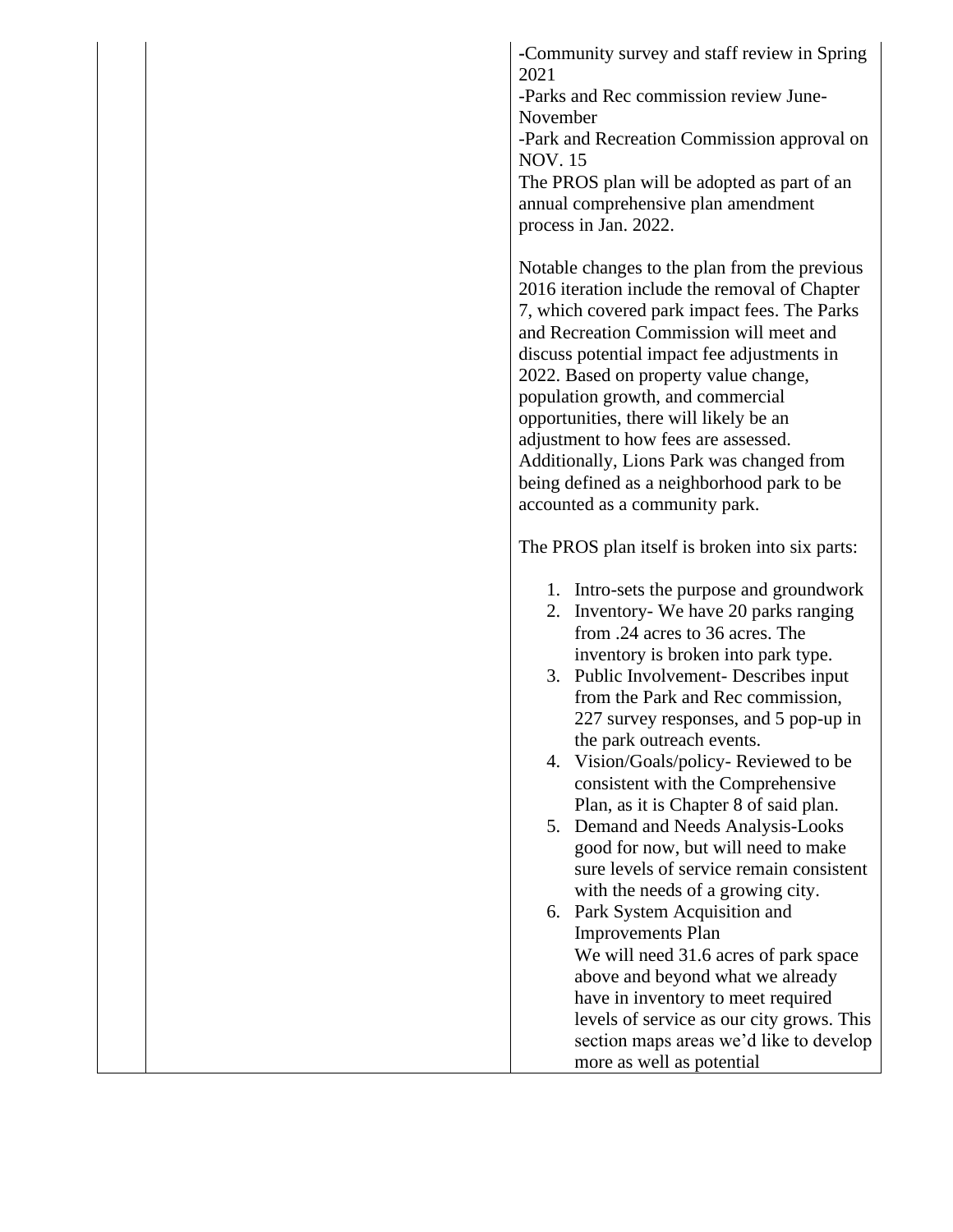|    |                               | improvements. It also include the                                                                                                                                                                                                                                                                                                                                                                                                                                                                                                                                                             |
|----|-------------------------------|-----------------------------------------------------------------------------------------------------------------------------------------------------------------------------------------------------------------------------------------------------------------------------------------------------------------------------------------------------------------------------------------------------------------------------------------------------------------------------------------------------------------------------------------------------------------------------------------------|
|    |                               | PROS "sister" plan, the Urban Paths of<br>Poulsbo plan.                                                                                                                                                                                                                                                                                                                                                                                                                                                                                                                                       |
|    |                               | After the Community Services Committee<br>approves the PROS plan, the next steps include<br>City Council review and approval, Recreation<br>Conservation Office (RCO) review and<br>approval and subsequent incorporation into<br>2022 Comprehensive plan amendment process.                                                                                                                                                                                                                                                                                                                  |
|    |                               | Question from Connie Lord- Are there<br>definitions of park types? Answer-Yes, 1 <sup>st</sup><br>page in chapter 2.<br>Question from Mayor Erickson- Has adding<br>the valuable asset of the shoreline/water of<br>Liberty Bay been considered in the math<br>calculations for establishing required levels of<br>service for persons/acreage? Answer: It was<br>actually removed from the 2016 plan because<br>the numbers became skewed. The Mayor then<br>suggested that we add a note in the plan to<br>acknowledge the ample recreation<br>opportunities the bay and shoreline provide. |
|    |                               | Dan mentioned that the new acreage additions<br>of the O'Neill property and the Edwards<br>property, we will have another 10.5 acres to<br>add to inventory.                                                                                                                                                                                                                                                                                                                                                                                                                                  |
|    |                               | Question from Andrew Lord-What is being<br>done to update the trail system as indicated<br>within the Urban Paths of Poulsbo? Answer:<br>Trail connectivity and loop design, increased<br>signage and an easily interpreted map are a top<br>priority for the department in 2022. Connie<br>suggested a "Adopt a Trail" program. Britt<br>posited that it may be a donation incentive.<br>The mayor suggested trail specific teams and<br>volunteers to build trails.                                                                                                                         |
|    |                               | M/S/A BL/ AP Approved                                                                                                                                                                                                                                                                                                                                                                                                                                                                                                                                                                         |
| 6. | <b>Department Head Report</b> | $\boxtimes$ Discussed $\Box$ Recommended to Council<br>Further Action Requested:                                                                                                                                                                                                                                                                                                                                                                                                                                                                                                              |
|    |                               | Youth Basketball leagues are up and running due<br>to Joe Schiel's tenacity.                                                                                                                                                                                                                                                                                                                                                                                                                                                                                                                  |